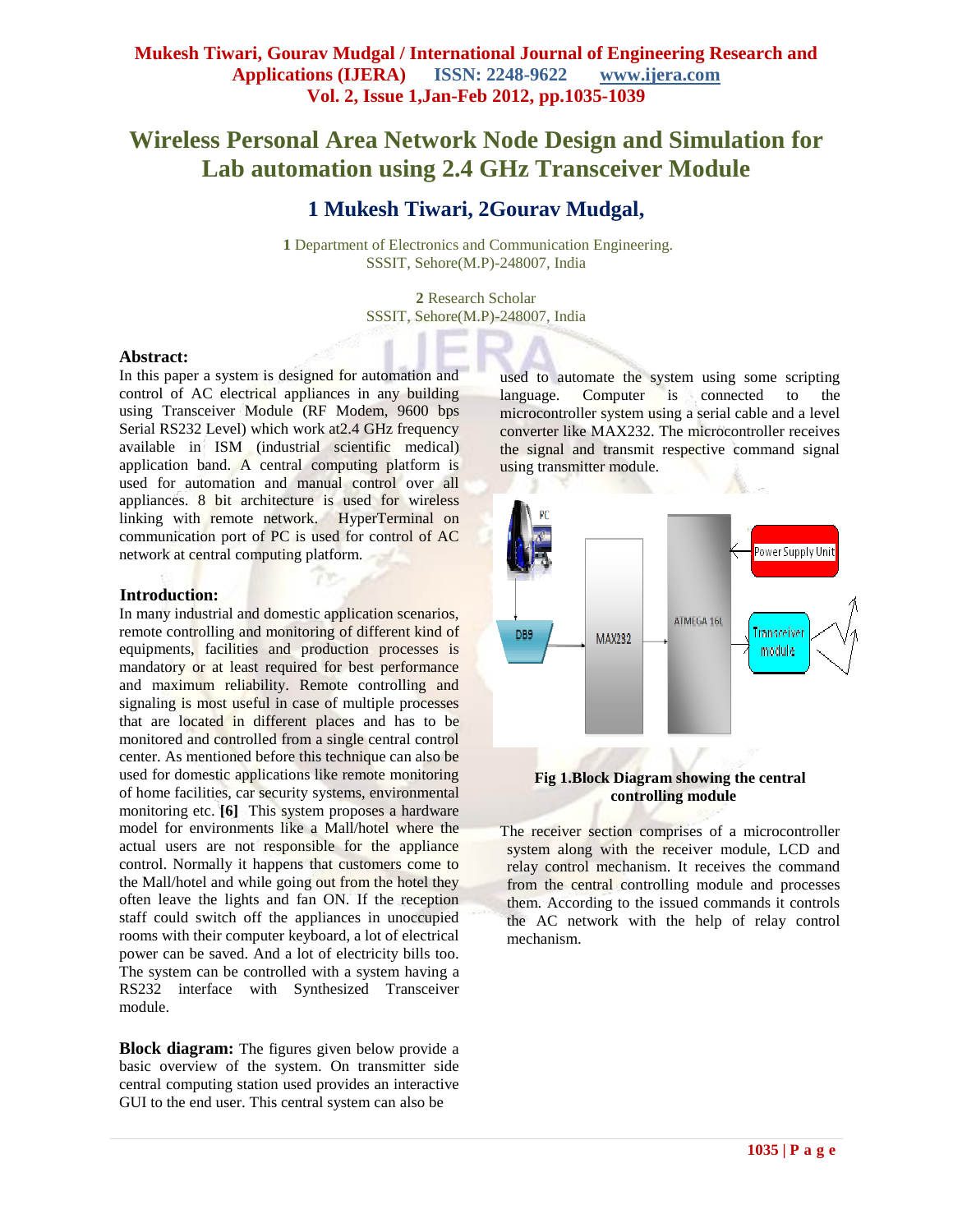

**Fig. 2. Block Diagram showing remote AC system Hardware Development: Hardware design of remote AC System**



 **Fig.3 interfacing of remote AC system**

Fig.3 shows the interfacing of remote AC system. The brief description of its components are given below: **Embedded microcontroller-** I used AVR microcontroller (ATMEGA16) because it has inbuilt ADC and its variable frequency. The ATmega16 is a low-power CMOS 8-bit microcontroller based on the AVR RISC architecture. By executing powerful instructions in a single clock cycle, the ATmega16 achieves throughputs approaching 1 MIPS per MHz, allowing the system designed to optimize power consumption versus processing speed.[1]

**Transceiver Module (**RF Modem, 9600 bps Serial RS232 Level**)-** RF modem can be used for applications that need two way wireless data transmission. It features adjustable data rate and longer transmission distance (100mts). The communication protocol is self controlled and completely transparent to user interface. The module can be embedded to your current design so

that wireless communication can be set up easily. Features are (a) Automatic switching between TX and RX mode. (b) FSK technology, half duplex mode, robust to interference. (c) 2.4 GHz band, no need to apply frequency usage license. (d)Protocol translation is self controlled, easy to use. (e) High sensitivity, reliable transmission range. (f) Standard UART interface, TTL(3-5V) logic level. (g) Stable, small size, easier mounting. (h) No tuning required, PLL based self tuned. (i) Error checking (CRC) of data in built.

**LCD 16X2-** The LCD unit receives character codes (8 bits per character) from a microprocessor or microcomputer, latches the codes to its display data RAM (80-byte) DD RAM for storing 80 characters, transforms each character code into a 5 ´ 7 dot-matrix character pattern, and displays the characters on its LCD screen. **[4]**

**Power supply unit-** this module is basically designed to achieved 5V,500mA.This is possible through 6-0- 6,600mA transformer,IN4007 diodes, capacitor 1000uF,7805 regulator,330 ohm resistance, LED as indicator.

**Ice cube relay 12v, 1amp-** A **relay** is an [electrically](http://en.wikipedia.org/wiki/Electric) operated [switch.](http://en.wikipedia.org/wiki/Switch) Many relays use an electromagnet to operate a switching mechanism mechanically, but other operating principles are also used. Relays are used where it is necessary to control a circuit by a lowpower signal (with complete electrical isolation between control and controlled circuits), or where several circuits must be controlled by one signal. The first relays were used in long distance telegraph circuits, repeating the signal coming in from one circuit and re-transmitting it to another. Relays were used extensively in telephone exchanges and early computers to perform logical operations.

**BC548 (transistor) –** This is used here as General purpose switching.

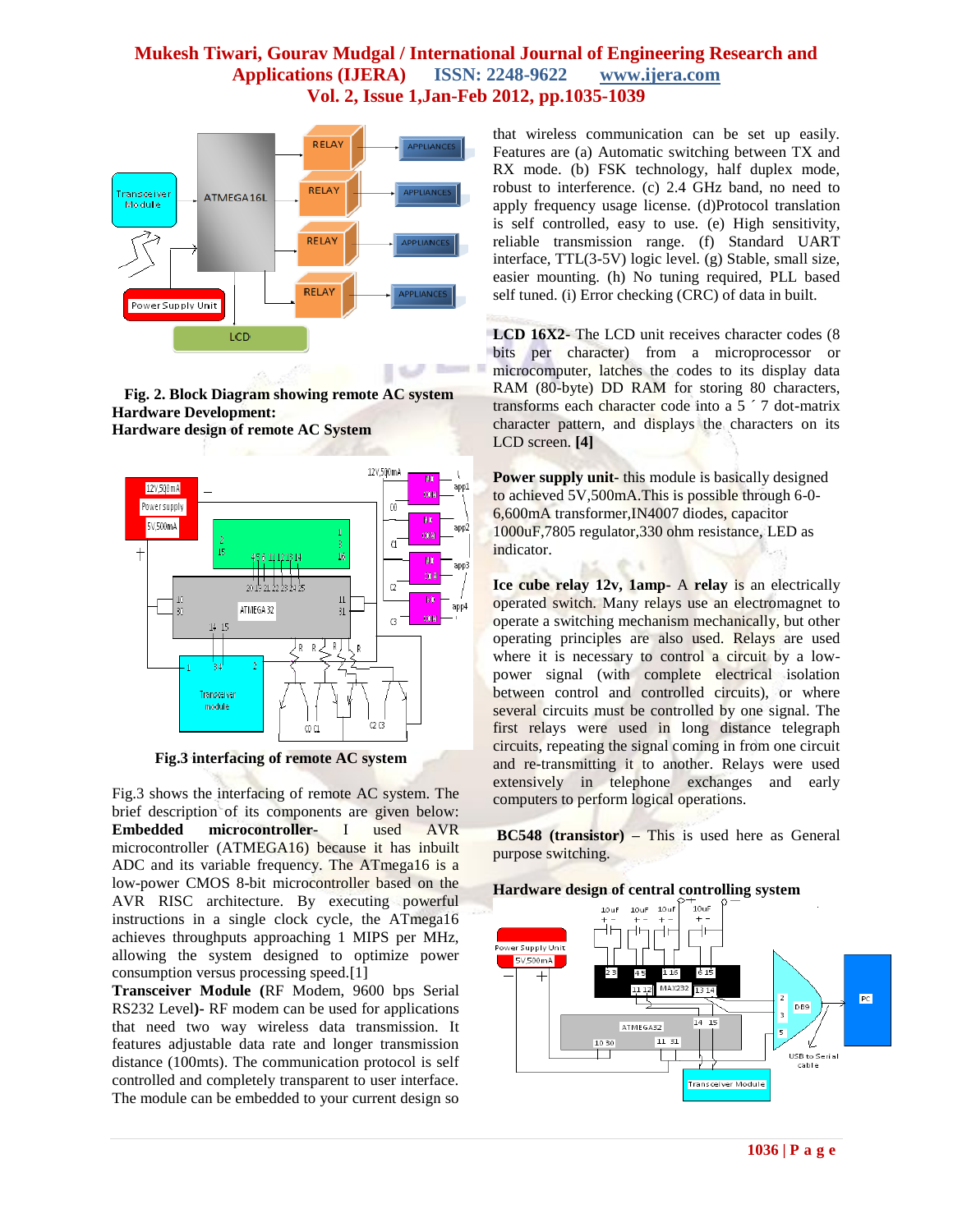#### **Fig.3 interfacing of central controlling system**

Fig.4 shows the interfacing of central controlling system. The brief descriptions of its components are given below:

**Embedded microcontroller- Same** as used in remote section.

**Transceiver Module(**RF Modem, 9600 bps Serial RS232 Level**)- Same** as used in remote section.

*MAX232-* The MAX232 is a dual driver/receiver that includes a capacitive voltage generator to supply EIA-232 voltage levels from a single 5-V supply. Each receiver converts EIA-232 inputs to 5-V TTL/CMOS levels. These receivers have a typical threshold of 1.3 V and a typical hysteresis of 0.5 V, and can accept ±30-V inputs. Each driver converts TTL/CMOS input levels into EIA-232 levels.[3]

**DB9 (connector)-** This is 9 pin female serial port to fixed the one end of USB to Serial cable

**USB to Serial cable**- this provide the interfacing between coordinator node and personal computer

**Software development-** Microcontroller has been programmed to test the hardware as well to achieve the goal of WSN application, which involved the following steps [5]



**Figure (4) - Steps for software development**

**(i) Coding / Debugging-** Coding / debugging in a highlevel language (such as C, or Java) or assembler. A compiler for a high level language helps to reduce production time. To program the microcontrollers the WinAVR [2] was used. Although inline assembly was possible, the programming was done strictly in the C language. The source code has been commented to facilitate any occasional future improvement and maintenance. WinAVR is a suite of executable, open source software development tools for the Atmel AVR series of RISC microprocessors hosted on the Windows platform. It includes the GNU GCC compiler for C and C++. WinAVR contains all the tools for developing on the AVR. This includes AVR-gcc (compiler), AVRgdb (debugger) etc. Test Source Code has been written in C Language to test the microcontroller.

**(ii) Compiling-** The compilation of the C program converts it into machine language file (.hex). This is the only language the microcontroller will understand, because it contains the original program code converted into a hexadecimal format. During this step there were some warnings about eventual errors in the program.

**(iii) Burning-** Machine language (hex) file of compile program burned into the microcontroller's program memory is achieved with a dedicated programmer, which attaches to a PC's peripheral. PC's serial port has been used for the purpose. In the present work the Ponyprog programmer has been used to burn the machine language file into the microcontroller's program memory. Ponyprog is serial device programmer software with a user-friendly GUI framework available for Windows95/98/ME/NT/2000/XP and Intel Linux. Its purpose is reading and writing every serial device. It supports I<sup>2</sup>C Bus, Micro wire, SPI eeprom, and the Atmel AVR and Microchip PIC microcontroller. The microcontrollers were programmed in approximately two seconds with a high speed-programming mode. The program memory, which is of Flash type, has, just like the EEPROM, a limited lifespan. On the AVR microcontroller family it may be reprogrammed up to a thousand times without any risk of data corruption. Atmega16Programmer (ISP) which is used to burn the program into AVR microcontrollers.



**(iv) Evaluation-**If the system performs all the required tasks and behaves as expected the software development phase is over. If not, the whole procedure will have to be repeated again. One of the difficulties of programming microcontrollers is the limited amount of resources the programmer has to deal with. In PCs resources such as RAM and processing speed are basically limitless when compared to microcontrollers.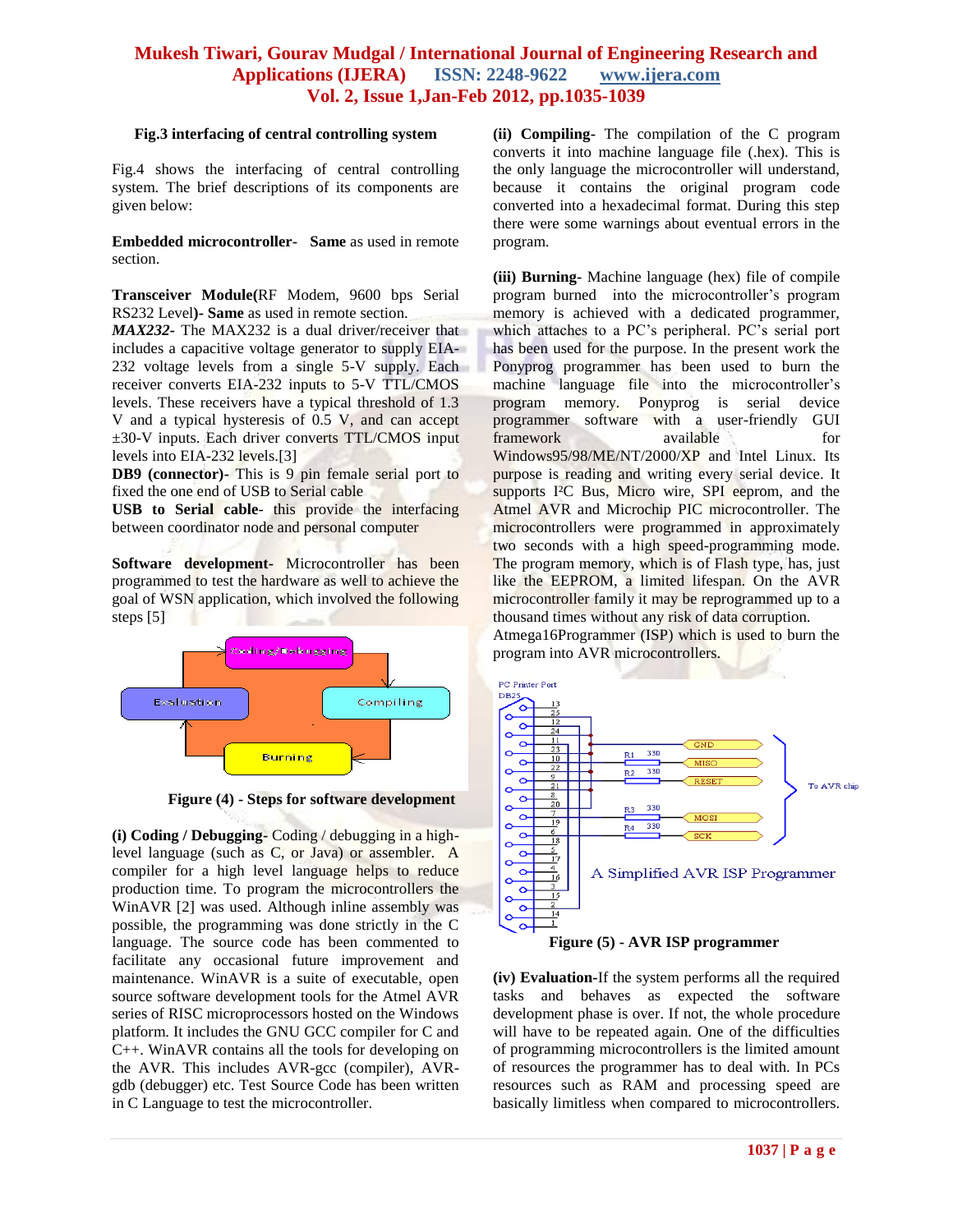In contrast to a PC, the code on microcontrollers should be as low on resources as possible.

**Simulation model:** simulation model of the proposed system is shown in the figure (6) and figure (7). The model is designed with the help of proteus software. Virtual terminal is behaved like hyper-terminal which is available with communication port in operating system of window 98. It support to COMM port of PC.





Microcontroller and LCD display of remote and central controlling system is shown in the simulating model proposed system.

**View of System-** The view of designed hardware is shown in the figure (8)



**Figure (8) view of hardware of designed module**

### **Conclusions &Future Scope-**

For each appliance which is being controlled by the system there is one key assigned. In our paper we turn on or off the bulbs by following keys: R –Red bulb on, r -Red bulb off;

- B- Blue On,b- Blue Off;
- Y- Yellow On, y-Yellow Off;
- G- Green On,g-Green Off.

When a user at computer end presses any of above keys, the code assigned to that particular key automatically received by the USART of microcontroller and stored in buffer. This code is then processed by microcontroller and sent to receiver (Synthesized RF module) through transmitter (Synthesized RF module). The Data received is again processed by microcontroller and the operation is displayed on the LCD. Finally the microcontroller energizes the line of respective bulb which is then turned on.

In the paper low cost, secure, ubiquitously accessible, auto-configurable, remotely controlled solution for automation of homes has been introduced. The process of standardization in Domestics is becoming the most important factor to introduce an automated environment in all homes. There are already E-home standards settling up in Europe, the example is the European Installation Bus (EIB) that is the world's leading system for "intelligent" electrical installation networking.**[7]** Since this is a new field of investigation, the results of the project are likely to be worthy of further analysis. The completion of a whole cycle of control between a remote device and the building will be critical for the success of the research; once control is achieved a meticulous study about how users and the system interact has to be done.